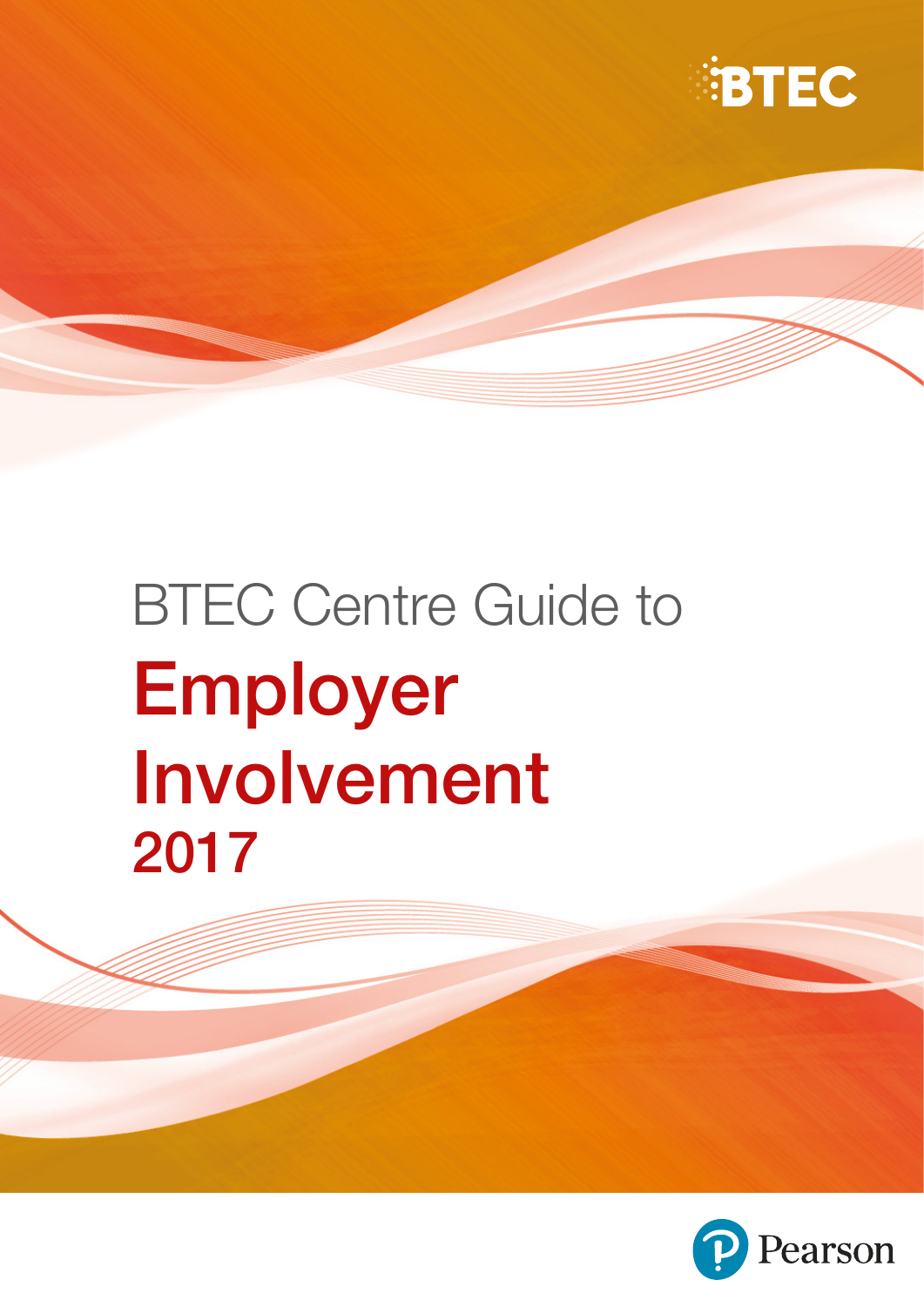# Introduction

The DfE requires all Awarding Organisations 'to confirm that providers have secured employer involvement for every learner' taking an approved Tech Level qualification on the 2018 and later lists, and for Technical Certificates on the 2019 and later lists. All students aged 16-19 working towards one of these qualifications must undertake 'meaningful activity' involving employers from a list of eligible activities reproduced below.

Whilst the DfE has allowed for flexibility in the way that providers and employers work together to support students' learning, the contribution that meaningful activities make to the qualification must be significant. Activities and their contribution to the students' learning are set out in each qualification specification. They relate to one or more elements of the mandatory content of the qualification as a minimum.

Meaningful activity involving employers should come from the following list of eligible learner activities:

- Undertake structured work-experience or work-placements that develop skills and knowledge relevant to the qualification
- Undertake **project(s)**, exercises(s) and/or **assessments/examination(s)** set with input from industry practitioner(s);
- Take one or more units delivered or co-delivered by an industry practitioner(s). This could take the form of master classes or guest lectures
- Industry practitioners operate as 'expert witnesses' that contribute to the assessment of a learner's work or practice, operating within a specified assessment framework. This may be a specific project(s), exercise(s) or examination(s), or all assessments for a qualification.

The following activities, though positively regarded, will not be included as meaningful activity:

- Employers' or industry practitioners' input to the initial design and content of a qualification
- Employers hosting visits, providing premises, facilities or equipment
- Employers or industry practitioners providing talks or contributing to delivery on employability, general careers advice such as CV writing, and interview training
- Learner attendance at career fairs, events or other networking opportunities
- Simulated or provider-based working environments
- Employers providing students with job references.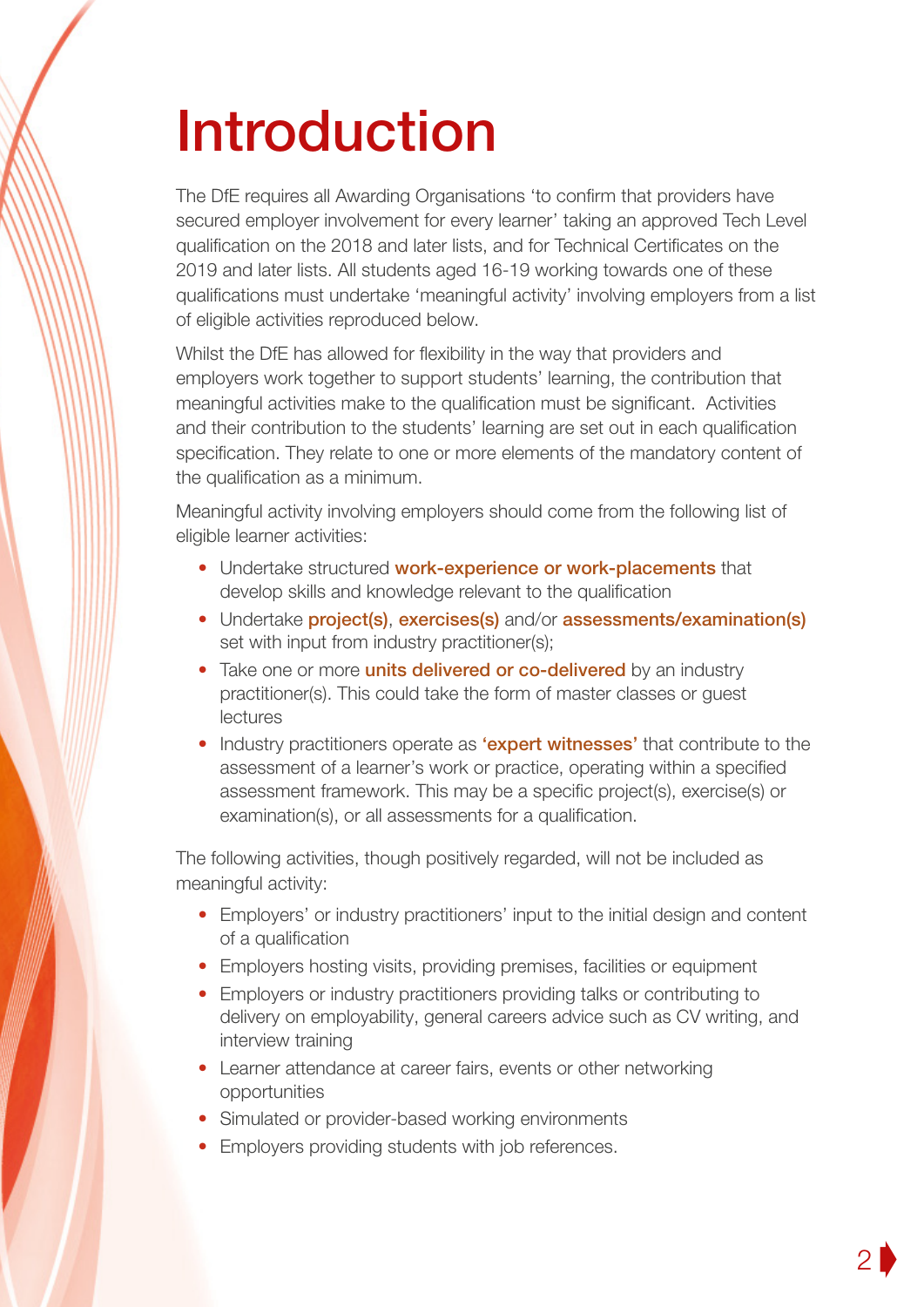# Monitoring of Employer Involvement

Pearson will monitor the contribution of Employer involvement through the Quality Management Review process (QMR) and through Standards Verifier subject specific sampling.

# Quality Management Review

The measures for QMR that specifically relate to Employer Involvement are as follows:

These objective measures require BTEC centres to demonstrate that they are compliant to employer involvement and associated record keeping. Employer Involvement requirements will be covered by the following additions to existing quality measures:

## QO.1 Centre Management Systems

- **QO.1 quality measure:** "(have a policy and procedures for managing) centre and individual learner involvement with employers"
- *Note:* QO.1 already has an effective quality measure that assures that "all assessors are signed up to this requirement."

### QO.4: Annual Programme Evaluation & Review

• QO.4 quality measure: "(demonstrate that the outcomes of review process) provides confirmation that centre procedures to track centre employer involvement have been monitored and verified; and that employer involvement records for individual learners have been accurately maintained."

## QO.7: Learner on Programme Support & Progress

• QO.7 quality measure: "(provide a learning experience that) enables individual learners to have realistic opportunities to participate in appropriate employer involvement activities that enhance their programme of study."

### Evidence required

QO.1: able to manage both centre and individual learner engagement with employers.

- Provision of a policy statement and procedures, together with suitable documentation and tracking mechanisms.
- Sufficient briefing for teaching staff and managers responsible for the implementation of these requirements.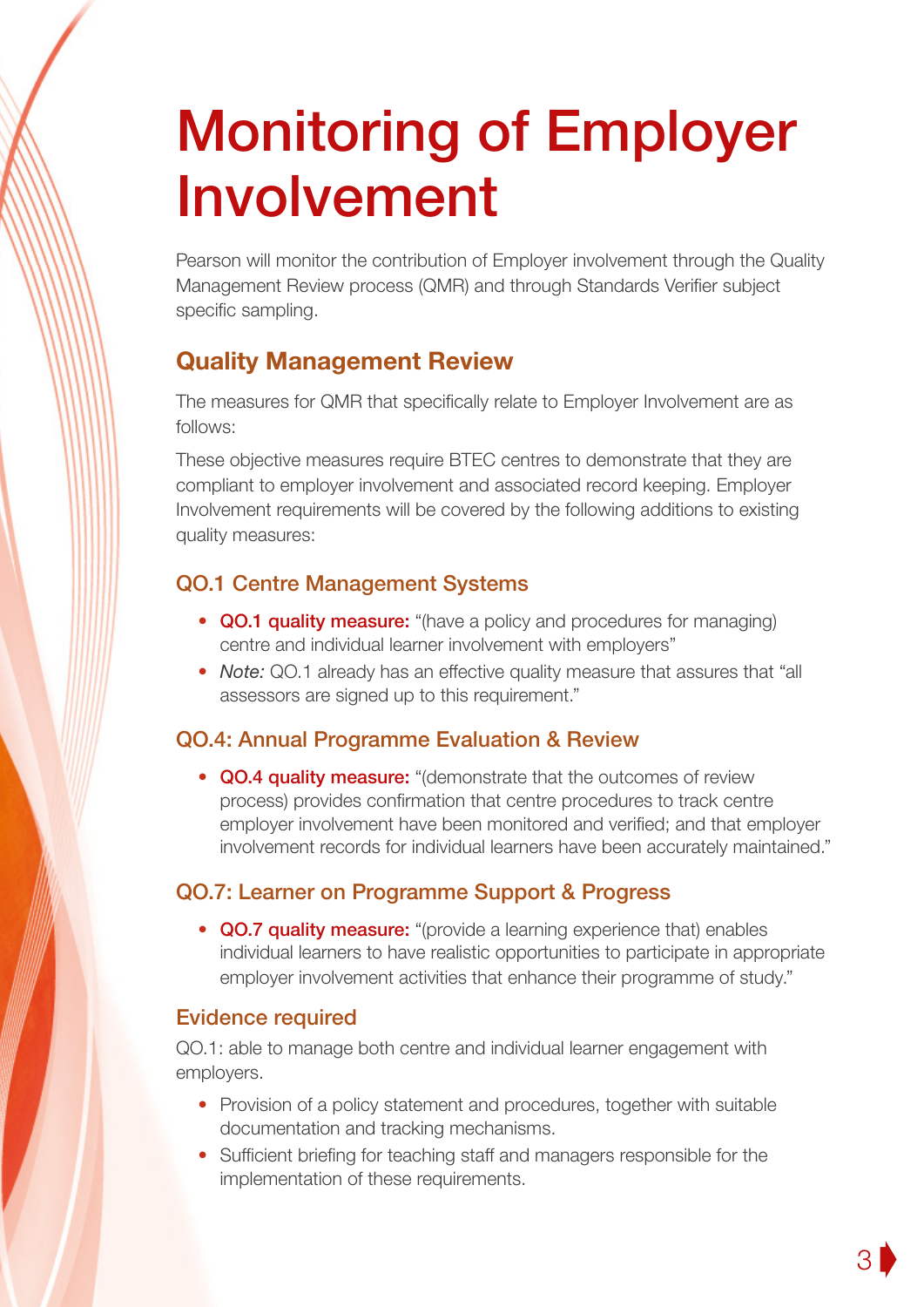QO.4: provision of employer involvement tracking evidence. This evidence should be monitored and verified for accuracy

- Review documentation that demonstrates the inclusion of these requirements in the centre quality review activities.
- The specific evidence requirements detailed at this end of this guidance note.

QO.7: evidence that appropriate activities enhance learner programme

- Delivery and lesson plans
- Delivery and learning materials
- Programme file information and meeting minutes relating to the involvement of employers

## Standards Verification

If you have learners registered on a new Technical Programme, your allocated Standards Verifier (SV) will request a copy of your Employer Involvement Plan at the same time as they request the Assessment Plan(s) usually between December and February. You may use your own paperwork for recording Employer Involvement or utilize the paperwork provided for you in this guide.

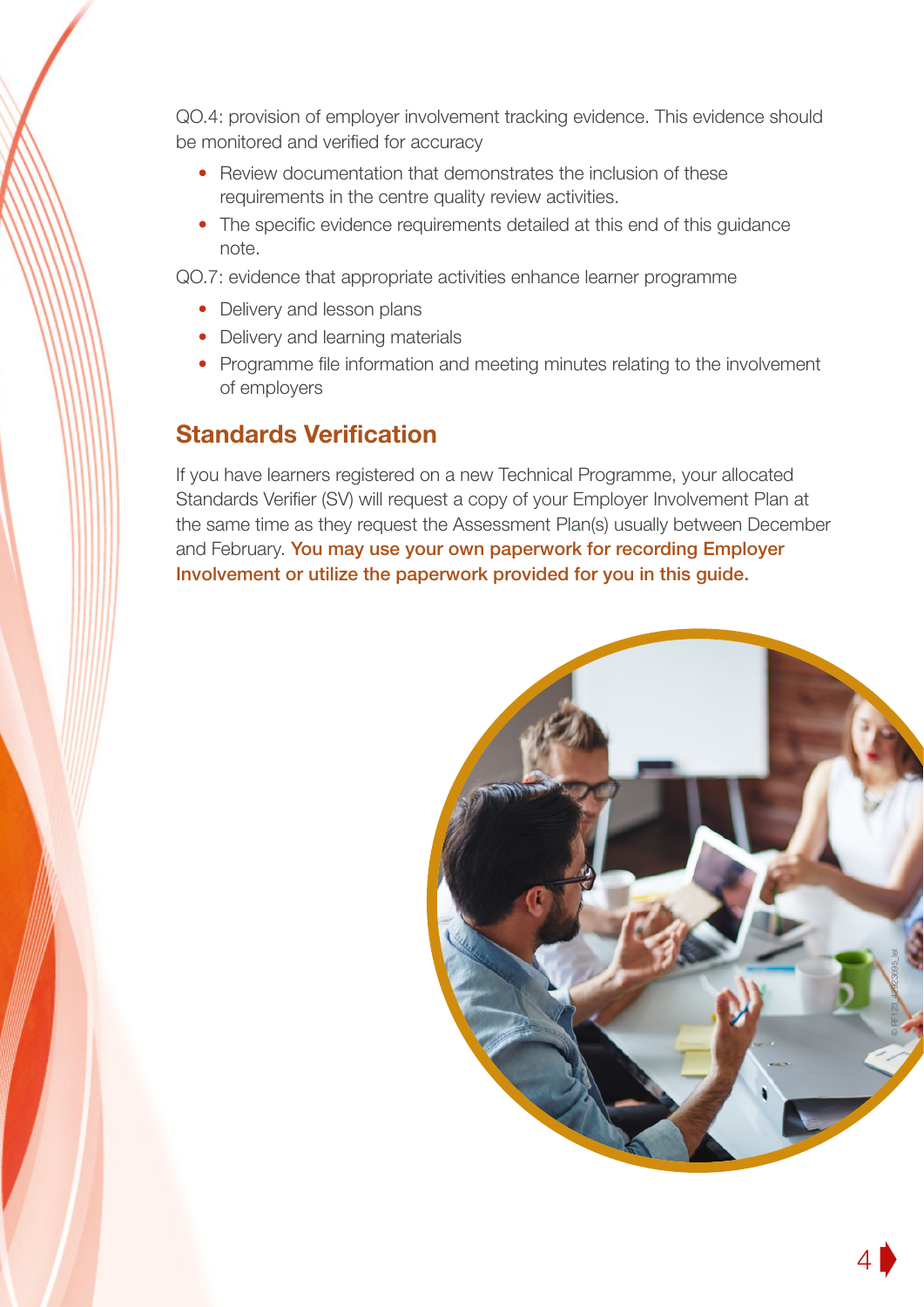# Involving Employers in **Education**

# Strategic Planning

All centres involved in the teaching of the new Technical qualifications will need to prepare an Employer Involvement plan for each Technical Programme offered (as previously identified). The development of this plan will require time and planning, ensuring that employer links are made, relationships established and a clear understanding of expectations for both employers and learners. There must also be a clear structure in place for the recording of learner involvement in meaningful activities. Whilst we appreciate that many centres will have experience of employer engagement we would still encourage you to review this guide.

# The Benefits

The desired outcome of a programme of study is to assist a learner to be "work ready" with the addition of sector-focused employer participation that will contribute directly to learning and / or assessment of sector specific skills and knowledge. The use of employer involvement can really help to bring the understanding of the "world of work" to life for the learner. The DfE employer involvement requirements for the new Technical qualifications can be seen as an opportunity to enhance a programme of study and allow the learner to link theory to practice through meaningful activities in their chosen field of study. From the employer's perspective this provides an opportunity to invest in their community and the future workforce and help shape the programme of study in conjunction with centre staff.

# Establishing a relationship

Whilst many centres have a good understanding of how to make contact with employers and establish a good working relationship, here are a few things to remember:

• Consider how you might make the initial contact with an employer to get involved in any activity. You may already have established methods for linking with employers but if you are approaching an employer for the first time you need to consider the best way to engage with them and establish if they are prepared to get involved. In many instances starting with smaller activities will help the employer to understand the expectations and also help them to see the benefit of their involvement.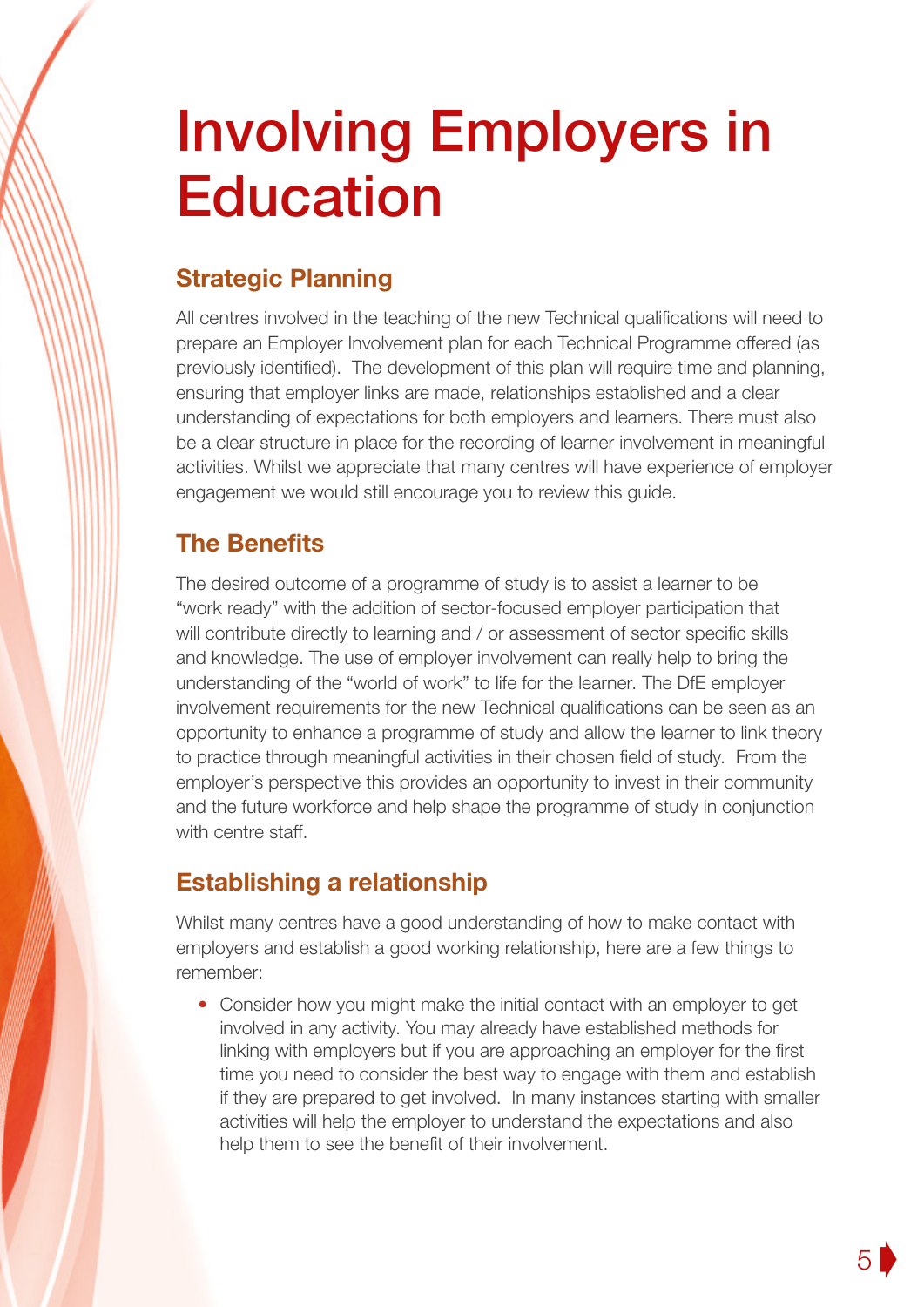- Within the DfE definition of "meaningful activity" it states "the contribution that meaningful activities make to the qualification must be significant and relate to the qualification as a minimum." Therefore think clearly about the possible activities you may want to arrange and how they relate specifically to the programme of study.
- Keep it jargon free! Education has its own language, so it is important when engaging with employers that you ensure they understand the programme of study, the timescales, expectations and proposed outcomes.
- Go with a plan! Make sure you know exactly what you want the employer to input into the programme and when.
- Remember that an employer is offering their time over and above their normal workload, so try to ensure you give them adequate lead in times and are able to work around their commitments.
- Ensure clarity in all communications. Make sure the employer is well briefed and is supported to undertake the agreed activity.
- Set agreed goals.
- Developing a solid platform for the relationship with the employer can provide long term benefits for the programme and the learners involved.

# An Agreed Framework

- It is important to have an agreed framework or plan of action with the employers involved in the programme. This includes a clearly defined working model that has input from both the centre and the employers with clear milestones and opportunities for continuous dialogue and feedback.
- It is important that the teaching staff are well briefed in terms of the proposed employer input so that there is a clear understanding of where responsibilities lie and to ensure a seamless and worthwhile experience for the learners involved.

## Be Prepared

- Internally all staff involved in the teaching of the programme need to be fully briefed and aware of the proposed employer involvement and ready to respond to employer needs.
- The learners need to be advised as to what is expected of them and what to expect in terms of their involvement in "meaningful activities" with employers.
- The employer needs to know what their role is, what to expect and to be supported.
- Establish and maintain clear communication channels between the centre and the employer.
- Implement key milestones to ensure that timeframes and targets are met by all.
- Establish and implement a review and evaluation process. Lessons can always be learnt as to how to improve the learner experience the following year.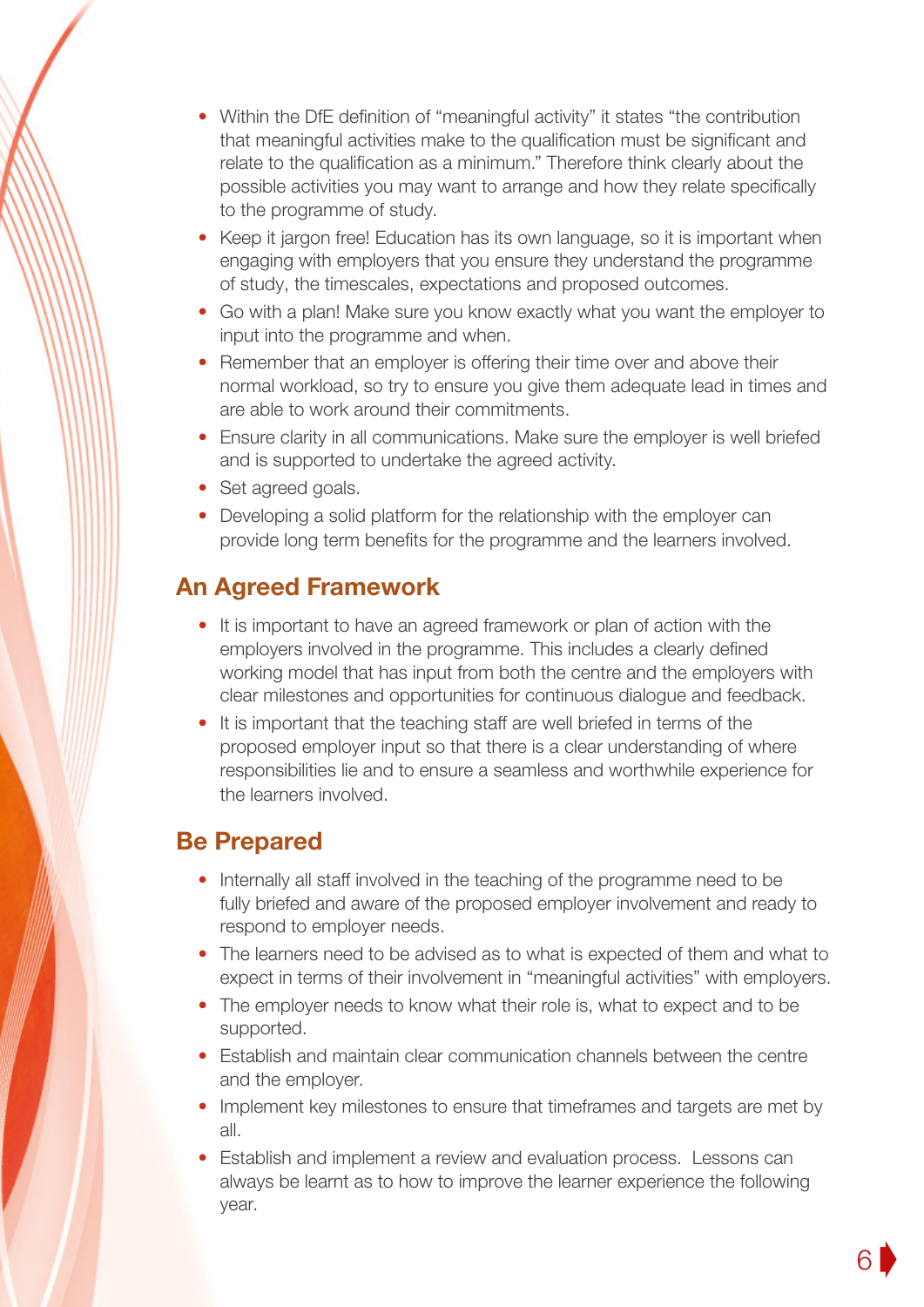## Management of "Meaningful Activities"

Every centre involved in employer based activities would benefit from designating a manager or lead who will have responsibility and oversee the on-going relationship with the employer(s) involved in the programme. This individual can act as a single point of contact for the employer and liaise with centre staff. Through sound planning and regular monitoring of the agreed framework/ plan this will ensure that employers and learners gain the maximum benefit out of their involvement. The better briefed all parties are the more likely there will be a positive outcome. The centre must always remain sympathetic to the needs of the employer and the demands on their time.

### Review and Evaluation

Once the programme has been through an academic year, it would be useful to take time to reflect on all aspects of the course, the employer involvement that has taken place, the view of participants and to ensure that the correct evidence was captured. This could include reviewing:

- The goals agreed and set did they meet and fulfil expectations of all parties?
- Reviewing progress made were milestones met, was communication effective, was the outcome as expected?
- Review and evaluate all aspects of employer involvement as part of the programme of study ensuring that you gain the views of all parties involved against a defined set of criteria.
- Ensure you maintain evidence of this evaluation to meet the needs of the annual Pearson Quality Management Review including effective recording of activities undertaken by learners.

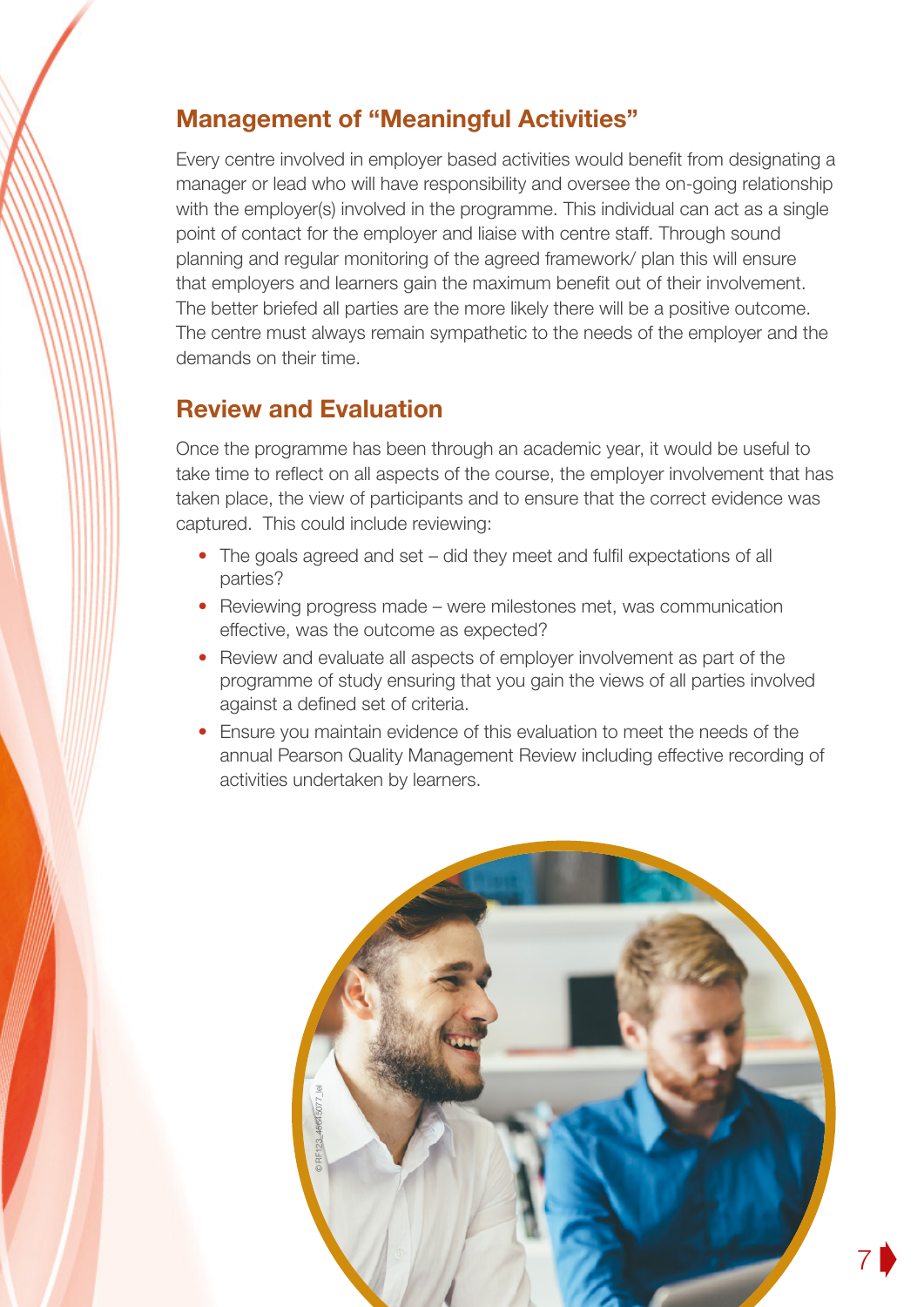## Employer Involvement

Once clear links have been established, centre communication with the employer in reference to the expectations of the types of "meaningful activities" that are required from employer involvement is key.

- What the employer is expected to undertake outline in your employer engagement plan what is expected of them in the short, medium & long term. Liaise regularly with the employer making sure they do understand what is required and what counts as "meaningful activities". In the long term ask established employers to act as mentors to new employers participating in the scheme
- How do we do it? the employer will want to understand the benefits of the time they will be investing in "meaningful activities" alongside running their own business. Empower your employers to be Expert Witnesses for students in their establishment. The paperwork that is required to be filled in by employers should be easy to follow and relevant. Spend time with the employers at the beginning explaining the audit trail and why it is important to make the experience both count for the learner and contribute towards the overall qualification
- What is expected of the centre? expectations should be the first thing to establish once you have engaged with any employer. Be honest and tell them how much time will need to be spent by them engaging with students and what additional work will need to be completed.

Centres will need to be mindful that whether engaging with a large established blue chip company which has a designated training centre or SMEs local to your centre, all could play a part and may be able to provide young people with opportunities such as, structured work experience or work placements. Employers have been key for many years in building the foundations of different qualifications and have identified that they need young people in their businesses to fulfil the skills gap that would otherwise fall short without such opportunities.

The employer involvement that is required will need to be outlined and in any centre devised Employer guide the centre may wish to prepare for their specific programme of study. The objectives for how this can be undertaken need to be very specific to the industry.

Regular meetings should be held and triangulated between the centre, employer and learner to ensure full commitment and understanding by all parties to confirm that all key milestones are adhered to and met.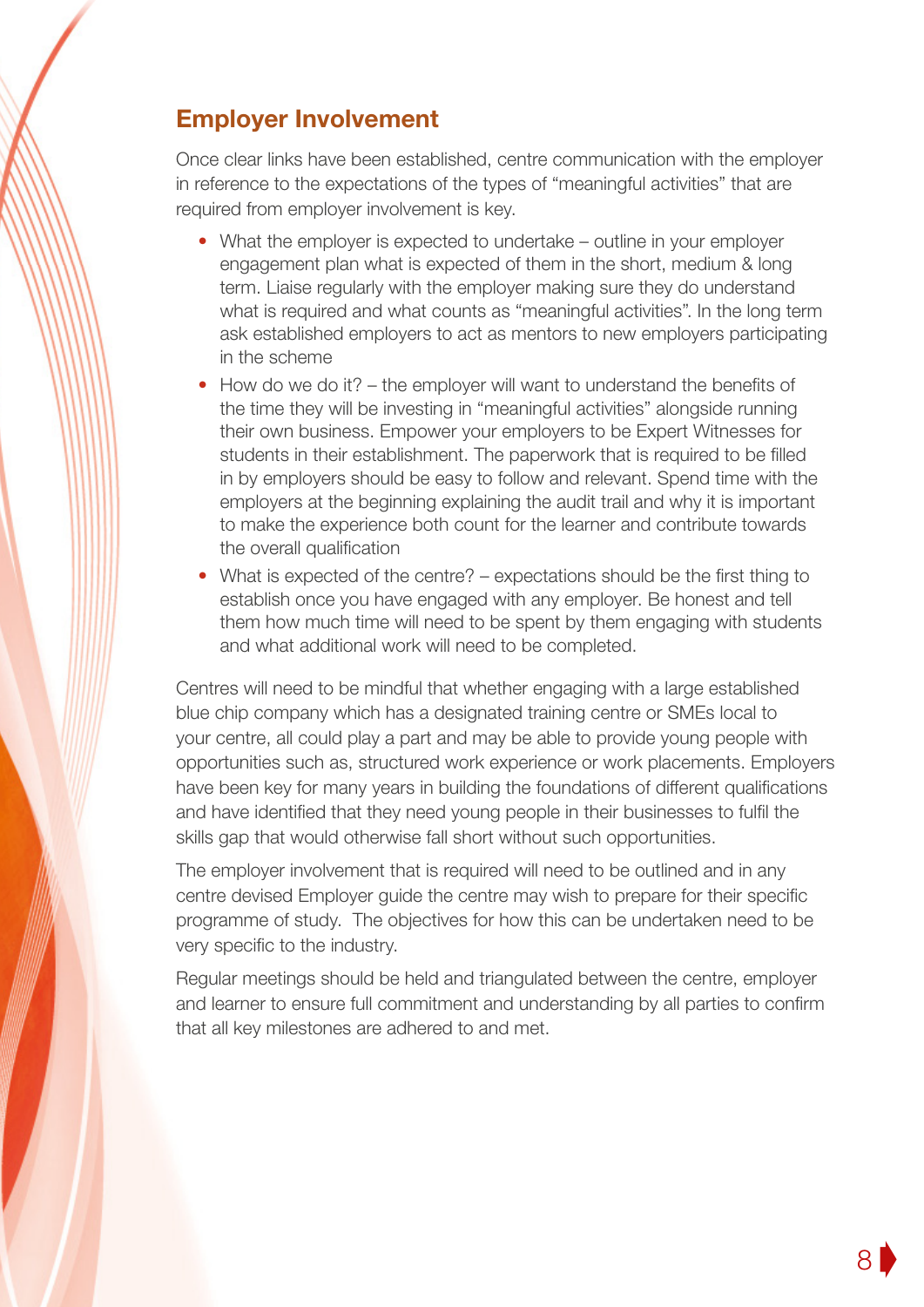# Teaching Staff

The teaching staff and employer should both be aware of what tasks are being undertaken by the learner and when. If the learner is covering a topic in the classroom then the opportunity to put this into practice in the workplace should be discussed and implemented. A good learning plan will aid in this process.

Employer relationships take a long time to establish and build upon, and establishing what is required, by when and by whom will not happen overnight – be patient. Invite employers into your centre to view facilities, offer CPD opportunities to their staff members, look at other opportunities such as manning a stand at a careers fair, or talking to students about the industry. Whilst these activities are not deemed to be "meaningful activities" all are essential to building key contacts in industry whilst providing learners with a more comprehensive programme of engagement.

All activities should be planned with employers and a meetings schedule to review student progress should be in place.

## Learner Engagement/Participation

The key to success is engagement; every learner needs to feel engaged with their own learning and be able to recognise the worth of their own participation.

All learners should follow a centre induction onto their qualification where the expectations of the course and the support the centre can provide the student should be discussed.

With the qualification offering both "on the job" and classroom based activities, a clear understanding as to how these activities link together and the expectations of both components would need to be set out and discussed.

A list of what is classed as "meaningful activities" should be made available to the learner and employer, so they are able to plan appropriate activities that count towards their overall final portfolio submission.

The centre should assign an assessor / centre contact to the student and the employer, who would undertake regular assessments, reviews and carry out assessments of evidence where appropriate.

The ultimate goal is for learners to gain new skills through being demonstrated to & taking part in activities with and alongside employers.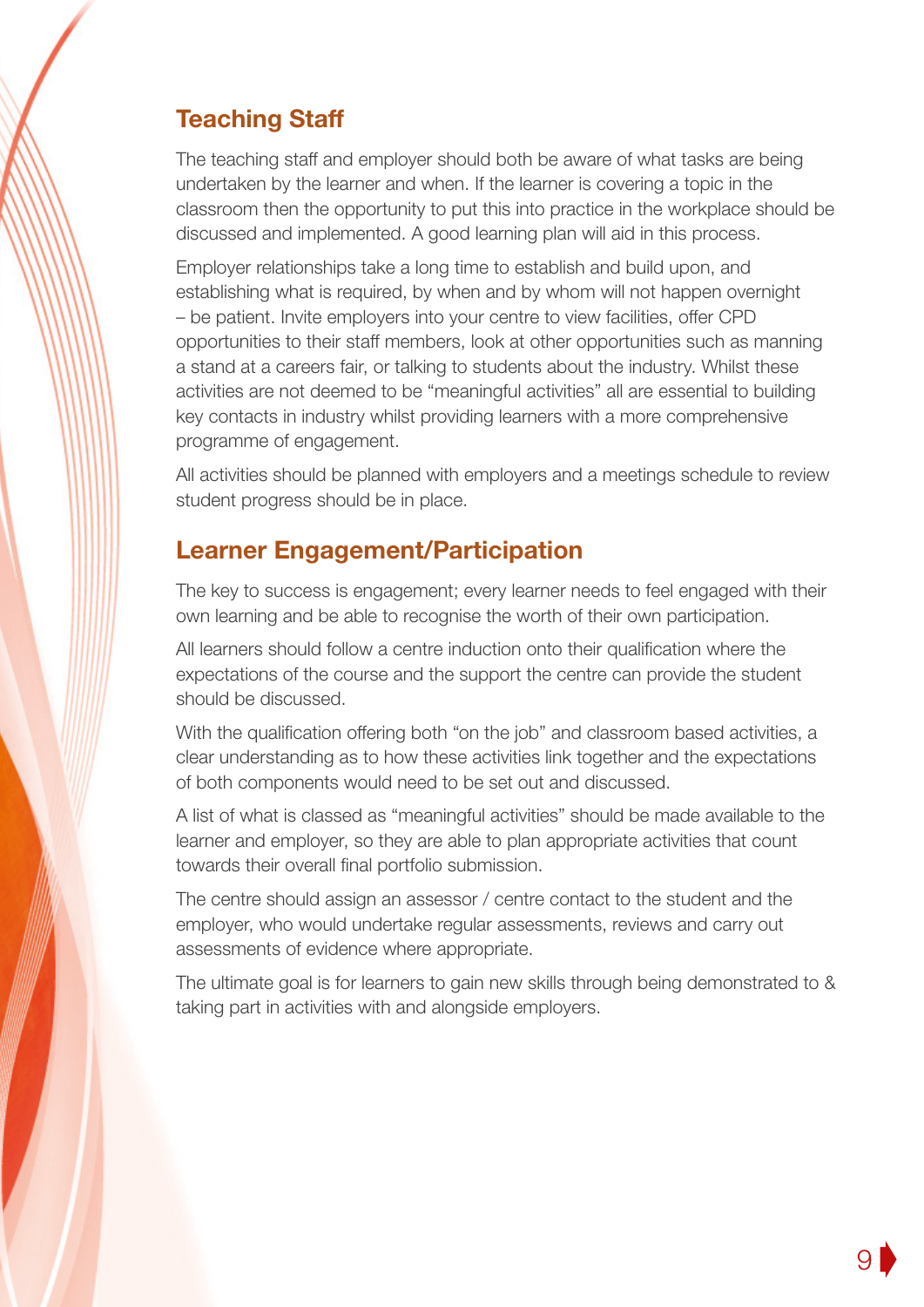

# Appendices



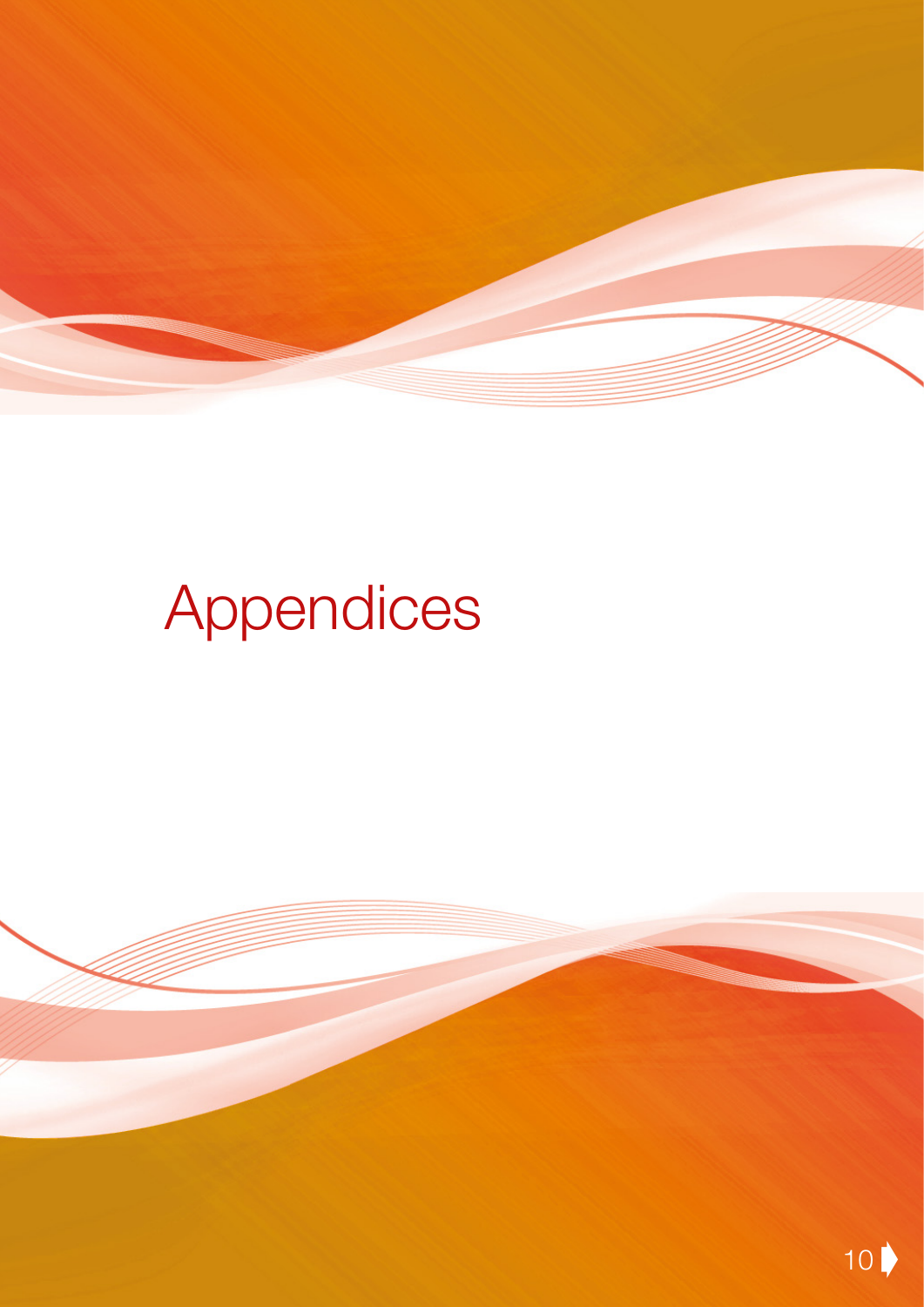Examples of paperwork you may wish to use to capture meaningful employer activities. These forms are available for you to use but are not compulsory.

#### Appendix 1: Compulsory Documentation

- BTEC Involvement Plan, available on the Pearson website at: http://qualifications.pearson.com/en/support/support-topics/ assessment-and-verification/btec-assess-verify-forms.html
- This form is to be filled in by the centre when engaging with employers. Evidence of individual learner employer engagement will need to be provided by the centre to confirm that the activity took place. This can be achieved either through a centre based ILR or the engagement initial plan provided. (Please see Appendix 2)
- Whilst this form is deemed compulsory the centre may choose to use their own centre devised form rather than the one provided. Any centre based form must include the information identified in the Btec devised form.

#### Appendix 2: Useful Documentation

Many centres have established paperwork for the purpose of evidencing employer involvement. You may find some or all of the documentation below useful for recording evidence of Employer Involvement if required.

- A witness testimony from an Expert Witness/Industry Practitioners. (An expert is defined as "An individual who offers special expertise in a particular field")
- Learner Journal example of paperwork to be included within a journal style document to capture work undertaken during work experience or other meaningful activities.
- Assessment Activity Record document that can be used by the centre representative with the learner to capture a 121 activity – such as observation, testimony, discussion or other relevant activities. A continuation page may be added to the end of the document.
- Assessment Question and Answer Record document which can be used to capture either a verbal questions and answer session with a learner alongside an observation, preparation for a recorded/taped professional discussion to expand on an activity undertaken or that has been written up in the learner journal, or to capture missing required evidence.
- **Engagement Initial Plan** the plan is a key part of making sure all parties understand who is responsible for doing what and by when. It is a plan and any plan is subject to change, don't be afraid to change the plan if circumstances change but having a plan is key.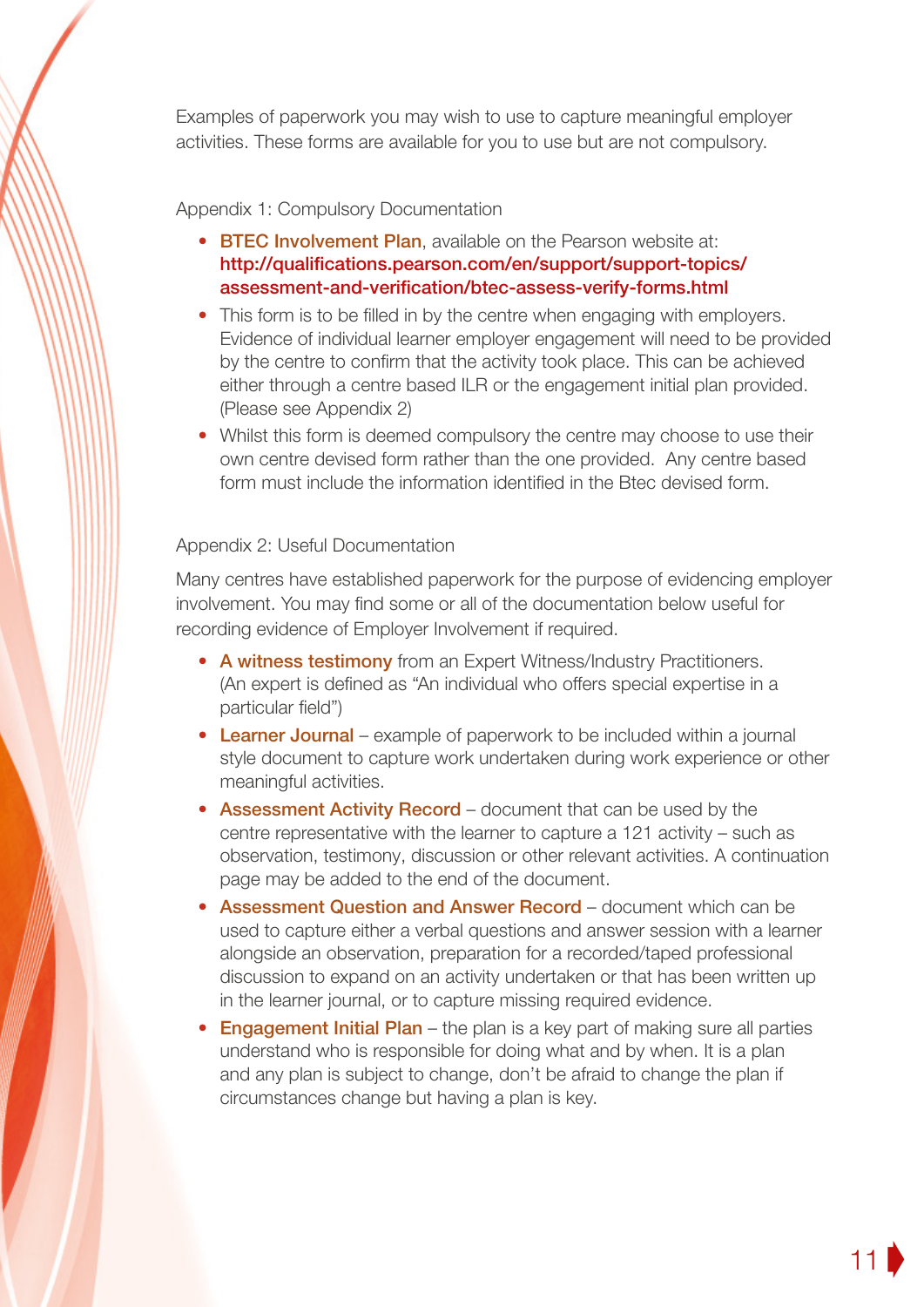|        |                                                                       |                               | <b>BTEC Employer Involvement Plan</b> |                                      |                                                                                                                              |  |
|--------|-----------------------------------------------------------------------|-------------------------------|---------------------------------------|--------------------------------------|------------------------------------------------------------------------------------------------------------------------------|--|
|        | Qualification                                                         | <b>BTEC</b>                   | National Diploma in Sport             |                                      |                                                                                                                              |  |
| Unit   | Employer Engagement<br>Detail and contact                             | Planned Date of<br>Engagement | Planned Number of<br>learners engaged | Actual number of<br>learners engaged | Additional Notes                                                                                                             |  |
| Unit 1 | john.smith@hotmail.com<br>Nuffield Placements -<br>Contact John Smith | $Mar-17$                      | $\overline{O}$                        | $\infty$                             | unable to complete due to illness<br>placement shadowing gym<br>instructors and PT's - 2 were<br>8 learners completed 5 days |  |
| Unit x |                                                                       |                               |                                       |                                      |                                                                                                                              |  |
| Unit x |                                                                       |                               |                                       |                                      |                                                                                                                              |  |
| Unit x |                                                                       |                               |                                       |                                      |                                                                                                                              |  |
| Unit x |                                                                       |                               |                                       |                                      |                                                                                                                              |  |
| Unit x |                                                                       |                               |                                       |                                      |                                                                                                                              |  |
| Unit x |                                                                       |                               |                                       |                                      |                                                                                                                              |  |
|        |                                                                       |                               |                                       |                                      |                                                                                                                              |  |
|        | Lead Internal Verifier Signature                                      |                               |                                       | Date                                 |                                                                                                                              |  |

# Appendix 1: Compulsory Documentation

This is a plan designed to show the Standards Verifier the overarching approach to Employer Involvement within a qualification / group of<br>qualifications. The Standards Verifier may ask to look at specific evidence for indi This is a plan designed to show the Standards Verifier the overarching approach to Employer Involvement within a qualification / group of qualifications. The Standards Verifier may ask to look at specific evidence for individual learners relating to the units being verifier.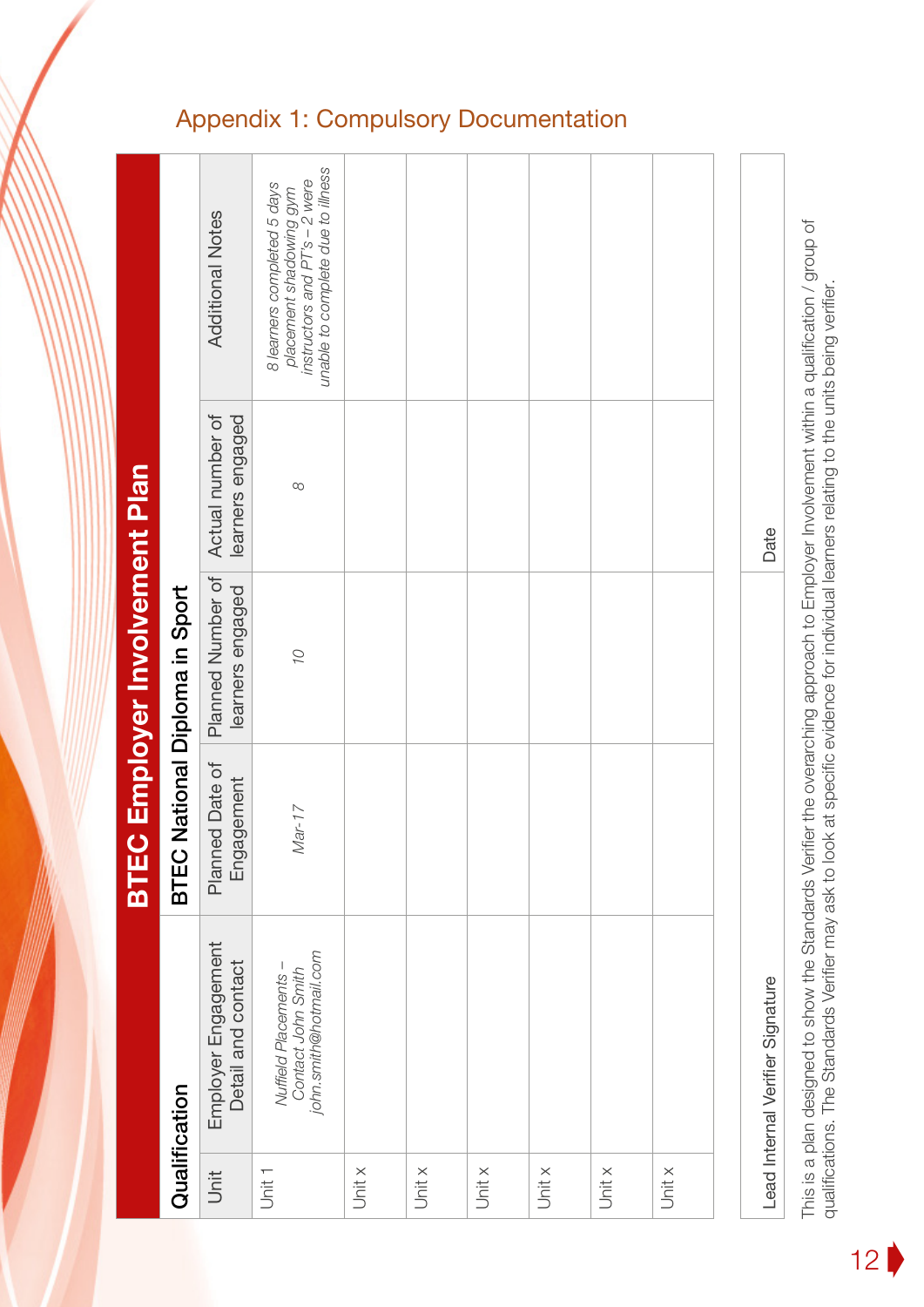# Appendix 2: Helpful Documentation Witness statement

| Student name:                     |                                                                                   |       |  |
|-----------------------------------|-----------------------------------------------------------------------------------|-------|--|
| Qualification:                    |                                                                                   |       |  |
| Unit number & title:              |                                                                                   |       |  |
| Date activity undertaken          |                                                                                   |       |  |
|                                   | Description of activity undertaken (please be specific as possible)               |       |  |
|                                   |                                                                                   |       |  |
|                                   |                                                                                   |       |  |
|                                   |                                                                                   |       |  |
|                                   | Assessment & grading criteria for which the activity provides evidence            |       |  |
|                                   |                                                                                   |       |  |
|                                   |                                                                                   |       |  |
|                                   |                                                                                   |       |  |
|                                   | How the activity meets the requirements of the assessment criteria, including how |       |  |
| and where the activity took place |                                                                                   |       |  |
|                                   |                                                                                   |       |  |
|                                   |                                                                                   |       |  |
|                                   |                                                                                   |       |  |
| Witness name:                     |                                                                                   |       |  |
| Witness job role:                 |                                                                                   |       |  |
| Witness signature:                |                                                                                   | Date: |  |
| Student name:                     |                                                                                   |       |  |
| Student signature:                |                                                                                   | Date: |  |
| Assessor name:                    |                                                                                   |       |  |
| Assessor signature:               |                                                                                   | Date: |  |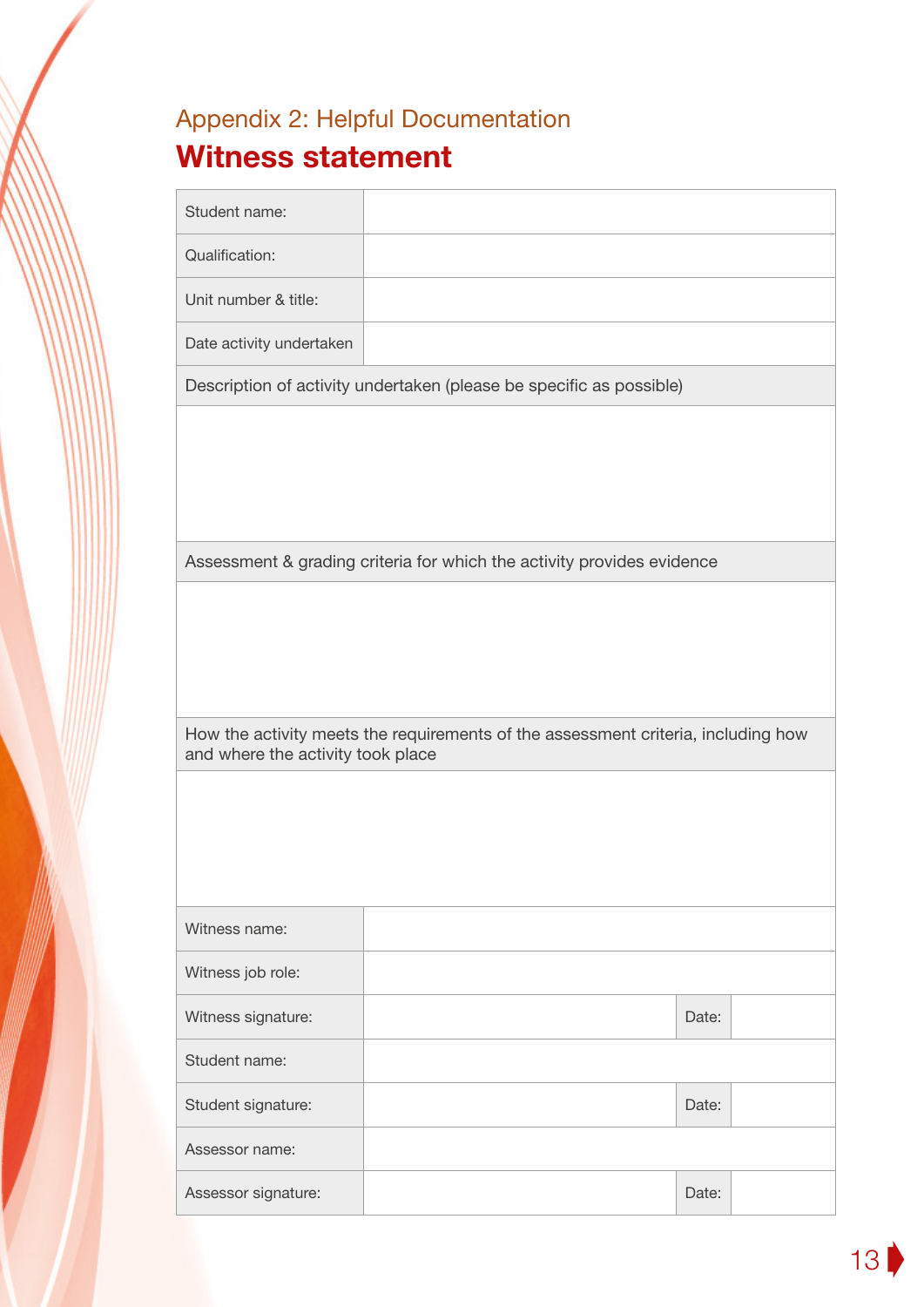# Appendix 2: Helpful Documentation Example of Learner Journal paperwork

Date:

Outline by student of meaningful activity undertaken: *(putting a list of what is included under the heading meaningful activities in the front of the journal)*

What went well? What do I need to improve on? *What would I change? (PLTS reflection)*

Employer Feedback:

Number of Hours spent on this activity:

Learner Signature

Employer Signature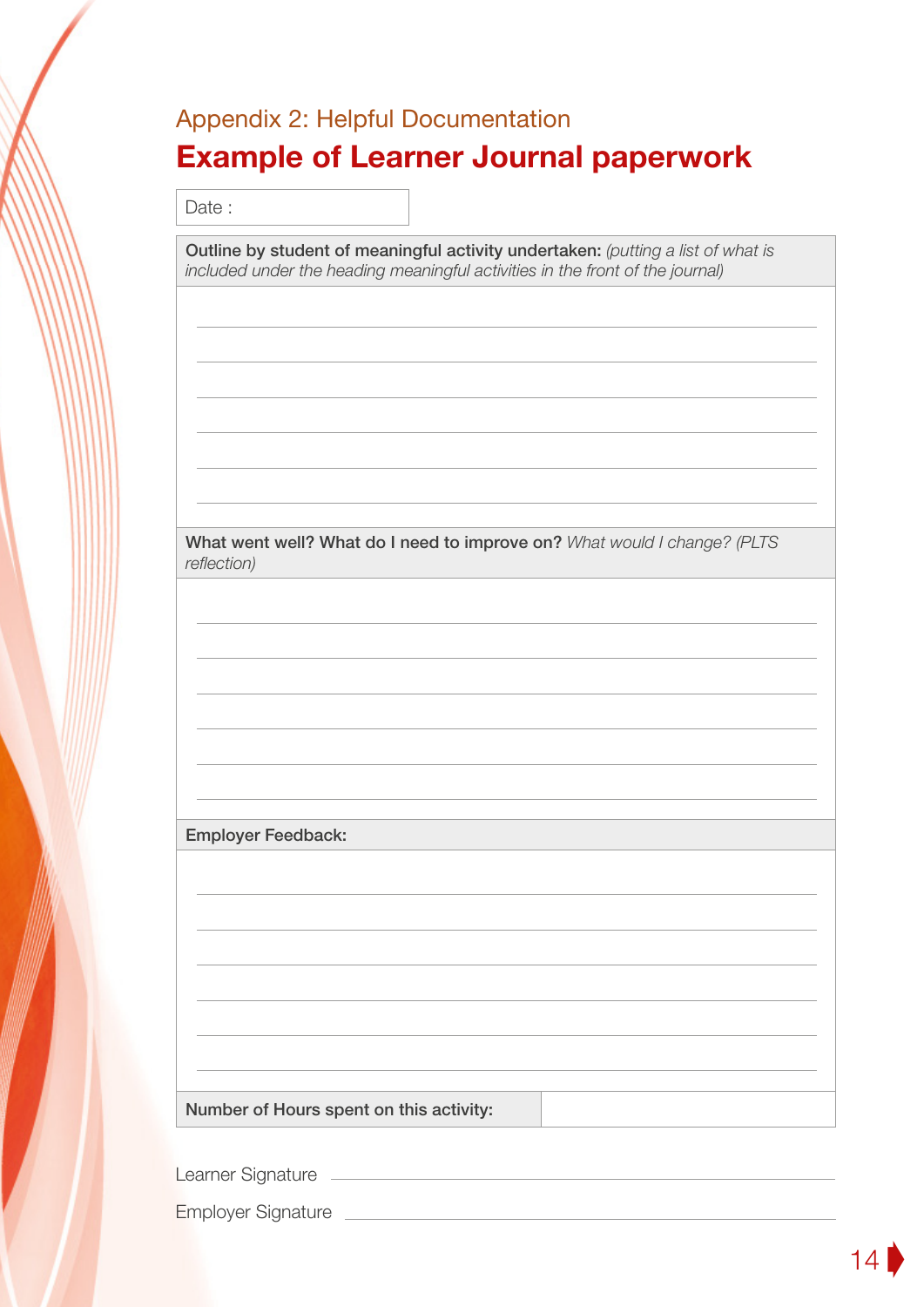*These following pages are left intentionally blank for you to use to attach additional evidence such as photographs, literature, additional write ups.*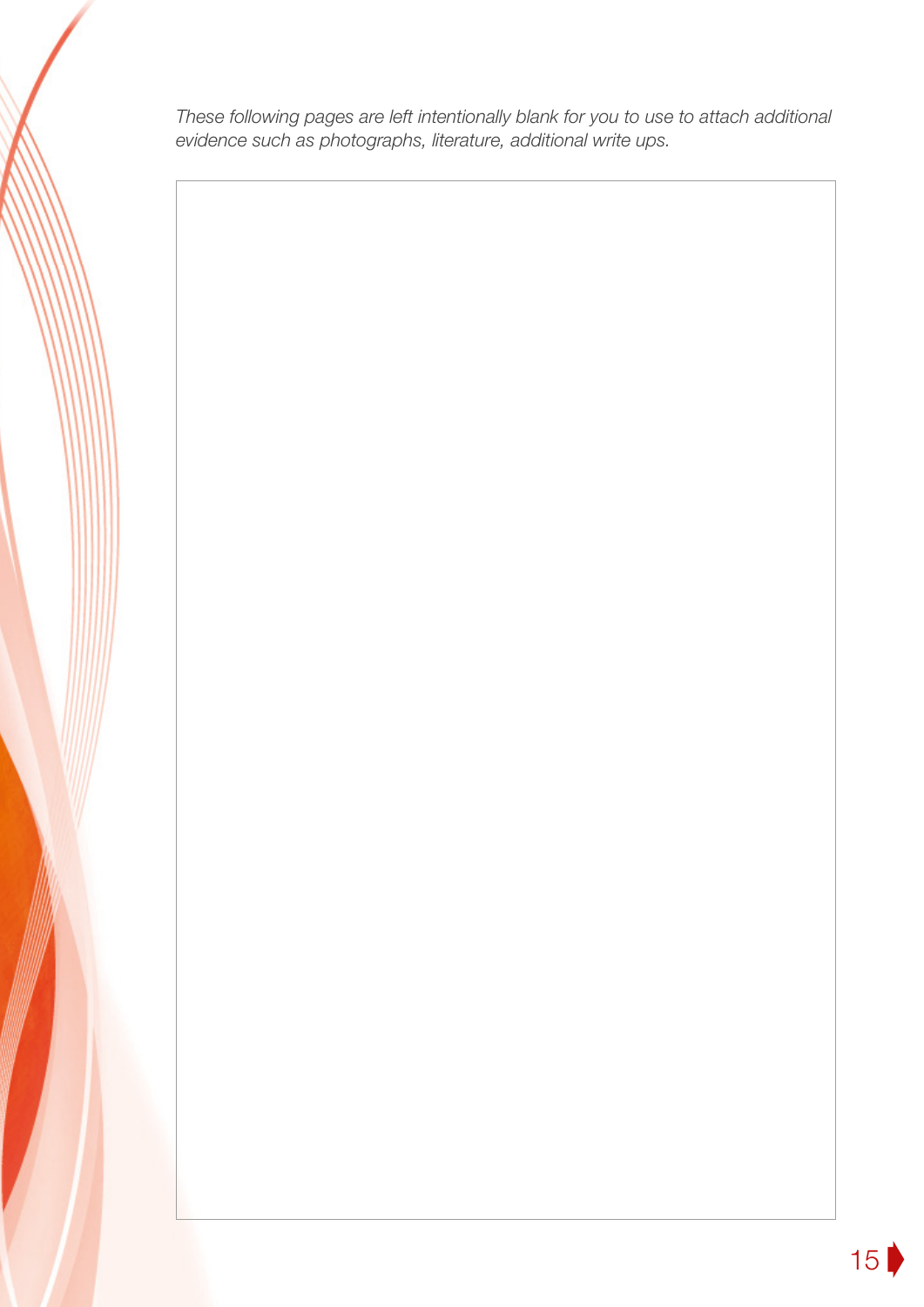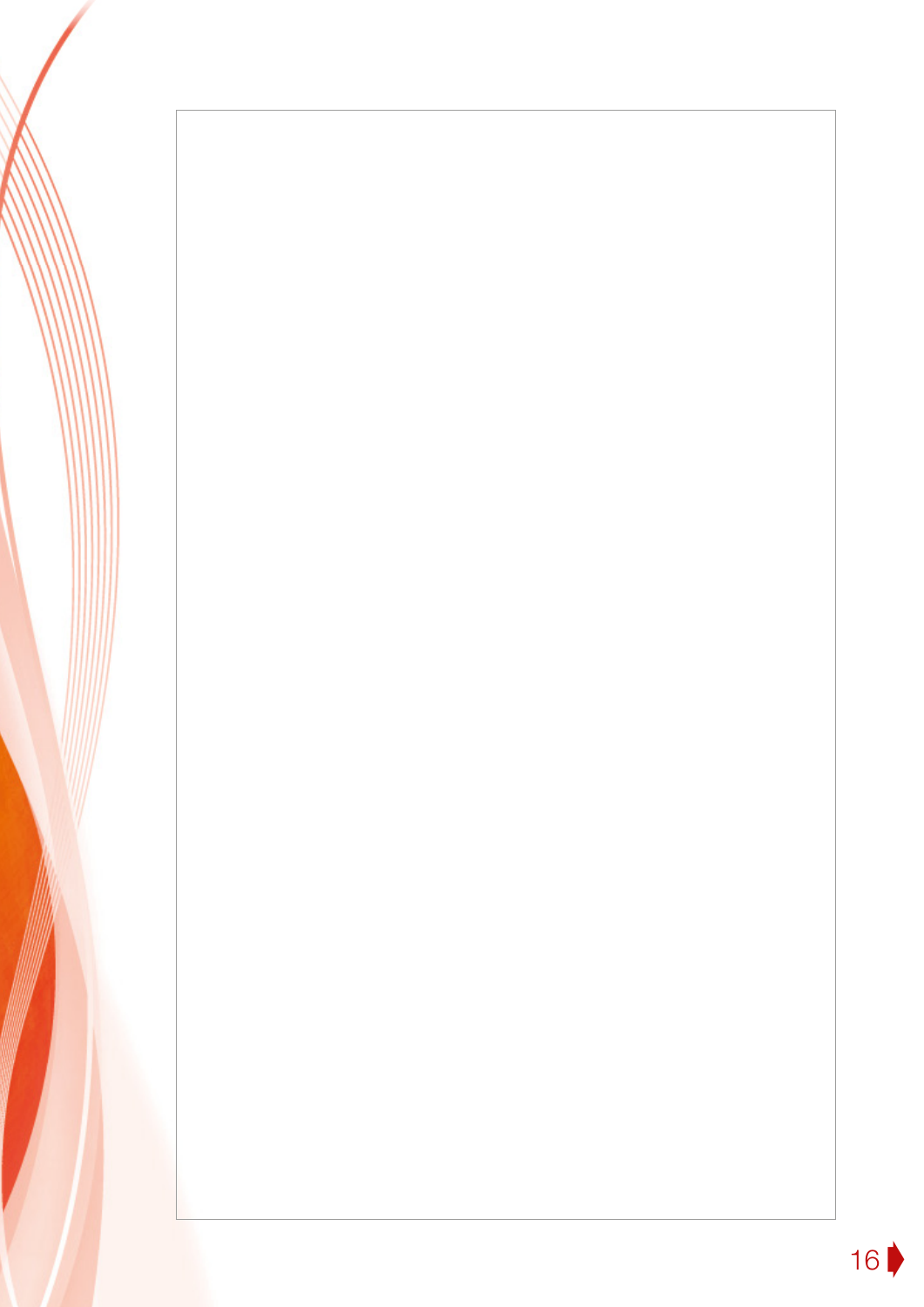# Appendix 2: Helpful Documentation Assessment Activity Record Document

| Learner Name:             |                   | Location: |
|---------------------------|-------------------|-----------|
| Date:                     | Start Time: _     | End Time: |
| Activity<br>(Please tick) | Observation       | Testimony |
|                           | <b>Discussion</b> | Other     |

| Evidence | <b>Criteria Covered</b> |
|----------|-------------------------|
|          |                         |
|          |                         |
|          |                         |
|          |                         |
|          |                         |
|          |                         |
|          |                         |
|          |                         |
|          |                         |
|          |                         |
|          |                         |
|          |                         |
|          |                         |
|          |                         |
|          |                         |
|          |                         |
|          |                         |
|          |                         |
|          |                         |
|          |                         |
|          |                         |
|          |                         |
|          |                         |
|          |                         |
|          |                         |
|          |                         |

Learner Signature **Learner Signature Learner Signature Learner** 

Centre Representative Signature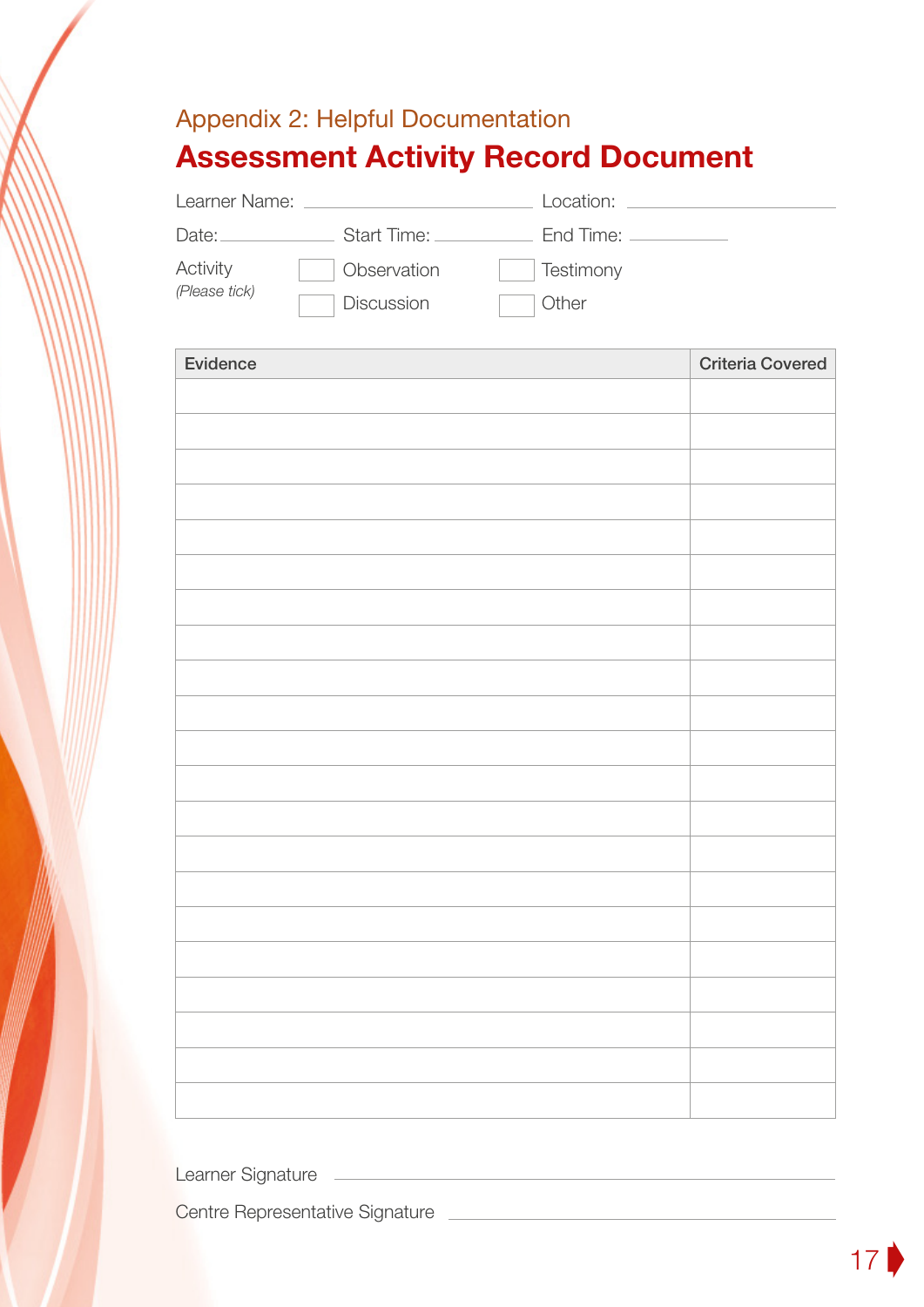# Appendix 2: Helpful Documentation

# Assessment Question & Answer Record **Document**

Learner Name: Location:

Date: Start Time: End Time:

| <b>Record of Question</b> | <b>Record of Answer</b> | <b>Criteria Covered</b> |
|---------------------------|-------------------------|-------------------------|
|                           |                         |                         |
|                           |                         |                         |
|                           |                         |                         |
|                           |                         |                         |
|                           |                         |                         |
|                           |                         |                         |
|                           |                         |                         |
|                           |                         |                         |
|                           |                         |                         |
|                           |                         |                         |
|                           |                         |                         |
|                           |                         |                         |
|                           |                         |                         |
|                           |                         |                         |
|                           |                         |                         |
|                           |                         |                         |
|                           |                         |                         |
|                           |                         |                         |
|                           |                         |                         |
|                           |                         |                         |
|                           |                         |                         |
|                           |                         |                         |

Learner Signature **Constitution** Constitution of the Constitution of the Constitution of the Constitution of the Constitution of the Constitution of the Constitution of the Constitution of the Constitution of the Constitut

Centre Representative Signature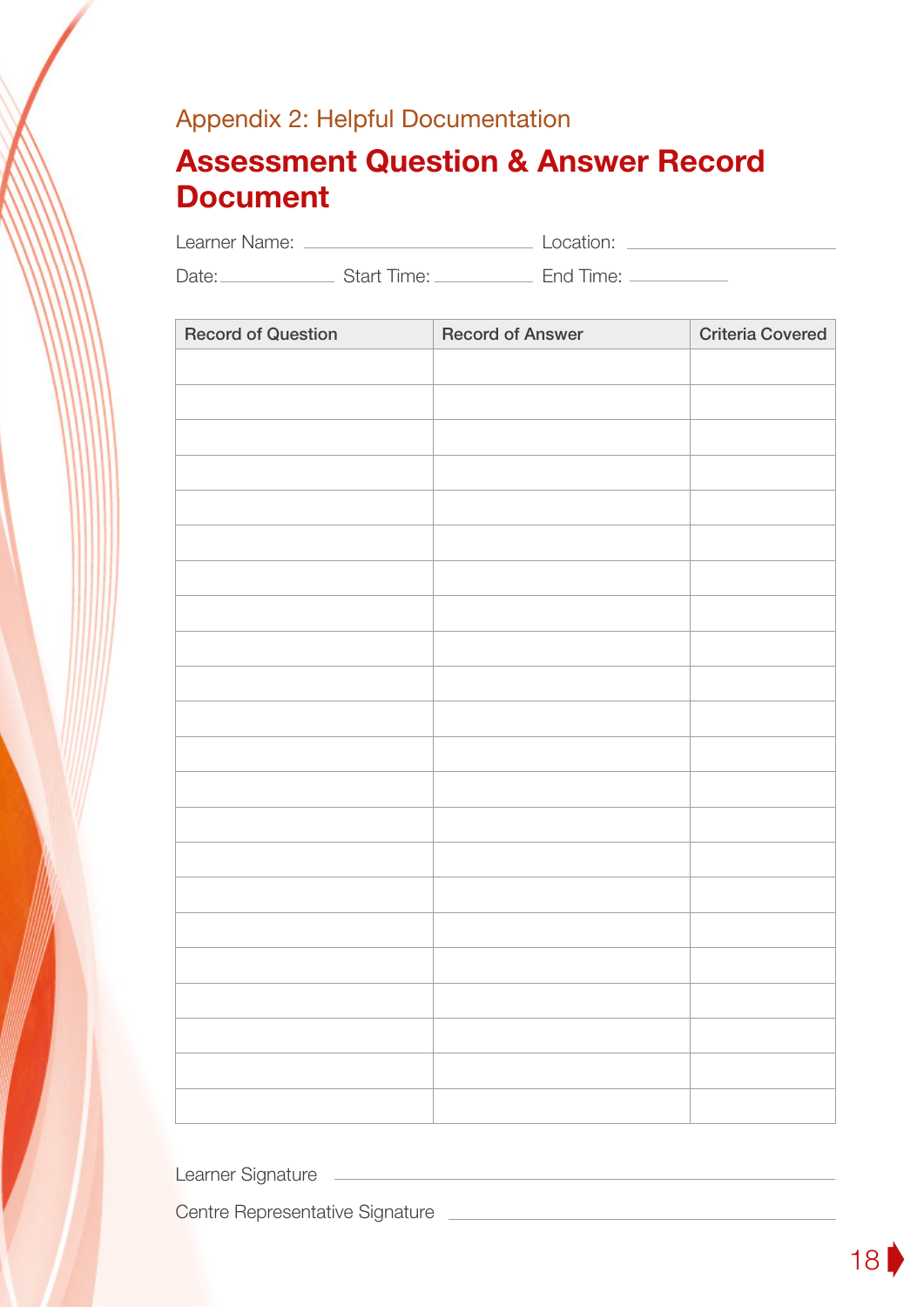# Appendix 2: Helpful Documentation Engagement Initial Plan

Student Name: Employer Name: Centre Name:

| Brief outline of activity to be undertaken by employer | Date to be<br>completed/reviewed |
|--------------------------------------------------------|----------------------------------|
|                                                        |                                  |
|                                                        |                                  |
|                                                        |                                  |
|                                                        |                                  |

Agreed Centre based activities to be undertaken by the centre representative:

| Brief outline of activity to be undertaken by centre | Date to be<br>completed/reviewed |
|------------------------------------------------------|----------------------------------|
|                                                      |                                  |
|                                                      |                                  |
|                                                      |                                  |
|                                                      |                                  |

Agreed actions for the learner to capture these activities:

| Brief outline of activity to be undertaken by learner | Date to be<br>completed/reviewed |
|-------------------------------------------------------|----------------------------------|
|                                                       |                                  |
|                                                       |                                  |
|                                                       |                                  |
|                                                       |                                  |

#### Review Dates:

| Term 1 | Term 2 | Term 3 |
|--------|--------|--------|
|        |        |        |
|        |        |        |

Learner Signature: \_\_\_\_\_\_\_\_\_\_\_\_\_\_\_\_\_\_\_\_\_\_\_\_\_\_ Employer Signature: \_\_\_\_\_\_\_\_\_\_\_\_\_\_

Centre Name: \_\_\_\_\_\_\_\_\_

Amendments to Plan:

| Brief outline of activity to be undertaken<br>by employer | Date to be<br>completed/reviewed | Signature |
|-----------------------------------------------------------|----------------------------------|-----------|
|                                                           |                                  |           |
|                                                           |                                  |           |
|                                                           |                                  |           |
|                                                           |                                  |           |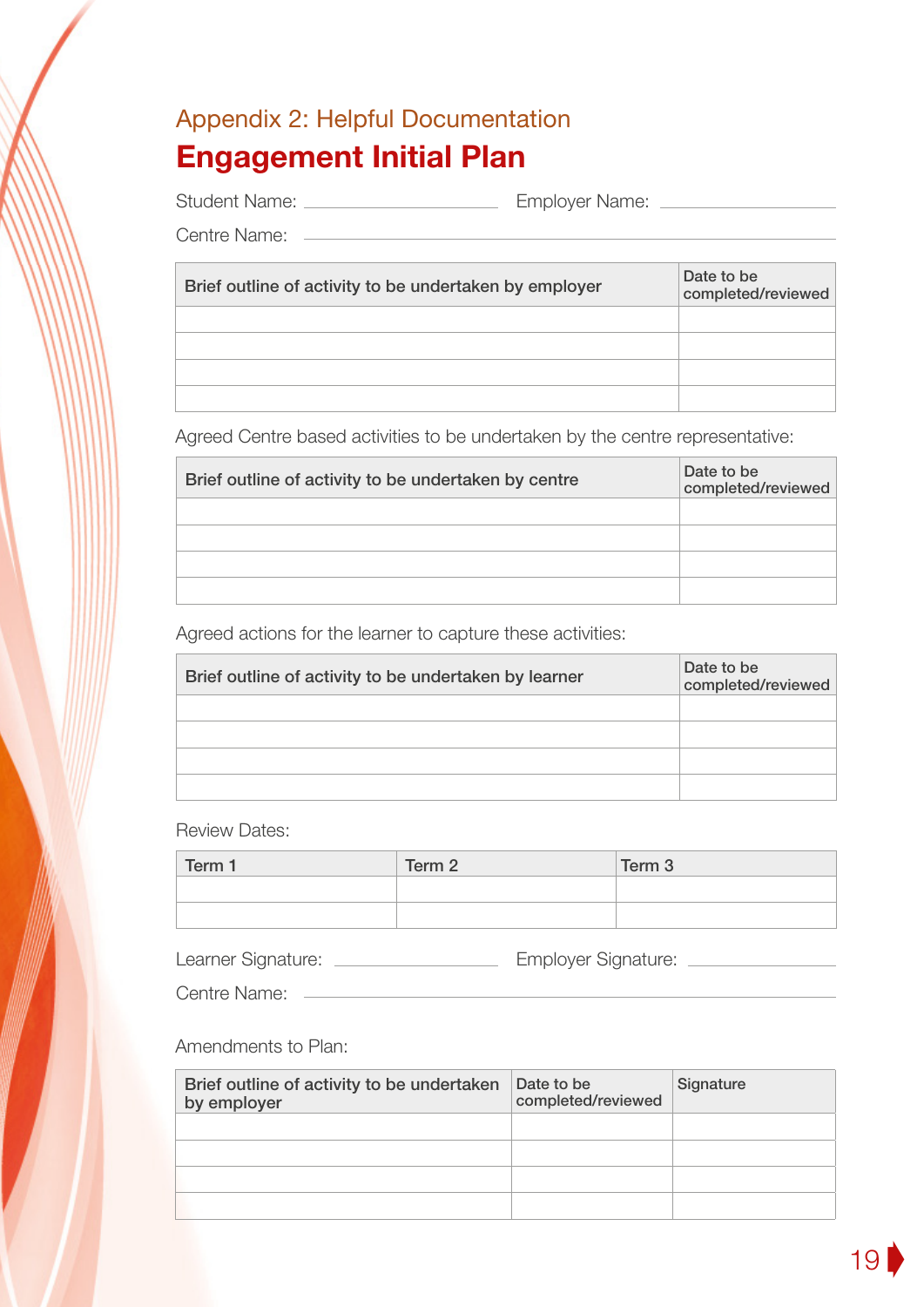# Employer Involvement **Policy**

## Purpose/Scope

That there is a clear and accurate plan for Employer Involvement for the new Technical Qualifications for individual learners

That the activities undertaken with Employers are "meaningful"

To assure that individual learners and participating employers are clear on activity aims and objectives

To be part of an audit trail of learner employer involvement achievement records

To provide feedback to inform centre quality improvement of employer involvement

# Definitions/Terminology

Examples of 'meaningful activity' include:

- structured work experience or work placements that develop skills and knowledge relevant to the qualification
- project(s), exercise(s) and/or assessments/examination(s) set with input from industry practitioner(s)
- units delivered or co-delivered by an industry practitioner(s) this could take the form of master classes or guest lectures
- industry practitioners operating as 'expert witnesses' that contribute to the assessment of a student's work or practice, operating within a specified assessment framework - this may be a specific project(s), exercise(s) or examination(s), or all assessments for a qualification

# **Responsibilities**

The centre will need to consider that there is an appropriate member of staff to ensure that meaningful activity is undertaken by learners studying on Technical Qualifications.

# **Procedures**

**Staff briefing:** all Assessors, Lead Internal Verifiers and Internal Verifiers require regular briefing on BTEC processes

**Employer Involvement Plan:** annually agreed to cover all learners, designated units and assignments. The plan should be drawn up at the beginning of the programme and monitored throughout the year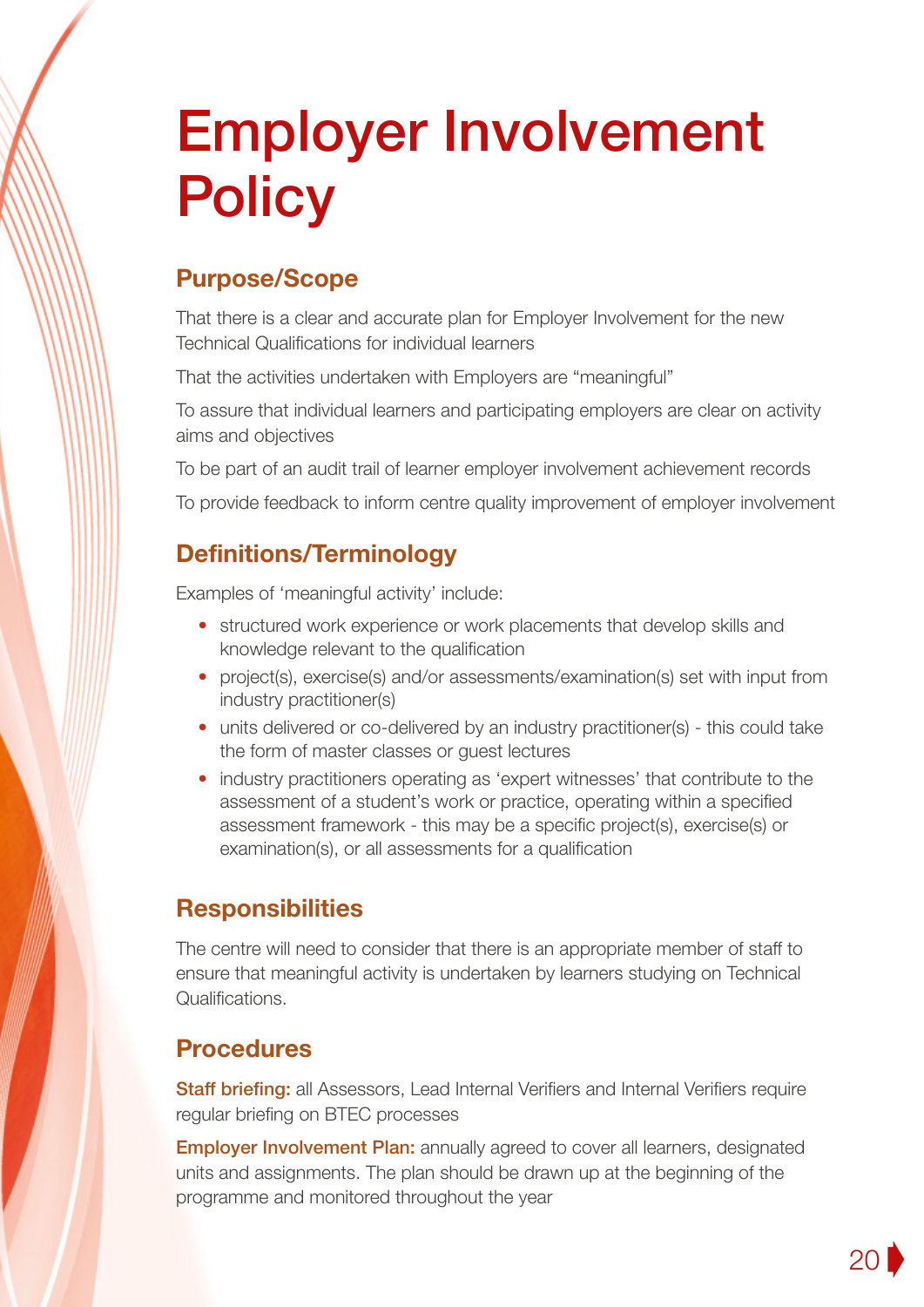**Confirmation of meaningful activity:** carried out before the activity is undertaken to ensure that it is fit for purpose. Documented records of meaningful activity must be kept

Internal Verification of meaningful activity: must verify a sufficient sample of activity undertaken. Where required feedback and support should be given to designated Unit Assessors

**Standards Verification:** you should have in place monitoring and review procedures for Standards Verification outcomes. Procedures are required to deal with unsuccessful standards verification samples.

Meaningful activity records: must be correctly maintained and kept securely for 3 years after certification.

This is what an Employer Involvement Policy might look like. You may use this as a starting point for your own policy. Customise and badge it for your centre. Specific procedures, based on your policy and relevant to your centre, should be developed.

# Employer Involvement Policy

#### Aim

- Employer involvement in the delivery and/or assessment of technical qualifications provides a clear 'line of sight' to work, enriches learning and raises the credibility of the qualification
- To ensure a designated lead for Employer Involvement
- requires all learners to undertake meaningful activity involving employers during their study
- To ensure that there is an accurate and detailed recording of meaningful employer involvement for every individual learner
- The contribution of meaningful activities to the qualification must be significant and relate to the qualification as a minimum.

#### In order to do this, the centre will

- Produce an Employer Involvement plan at the start of the programme that reflects the meaningful activities that contribute to the technical qualification.
- Produce a clear and accurate meaningful activity plan that covers all learners
- Establish and agree milestones with employers to develop, execute and review meaningful activities for learners
- Confirm learner engagement against the defined meaningful activities identified.
- Ensure effective, reliable and accurate tracking / recording of individual learner involvement in meaningful activity in relation to the individual learner field of study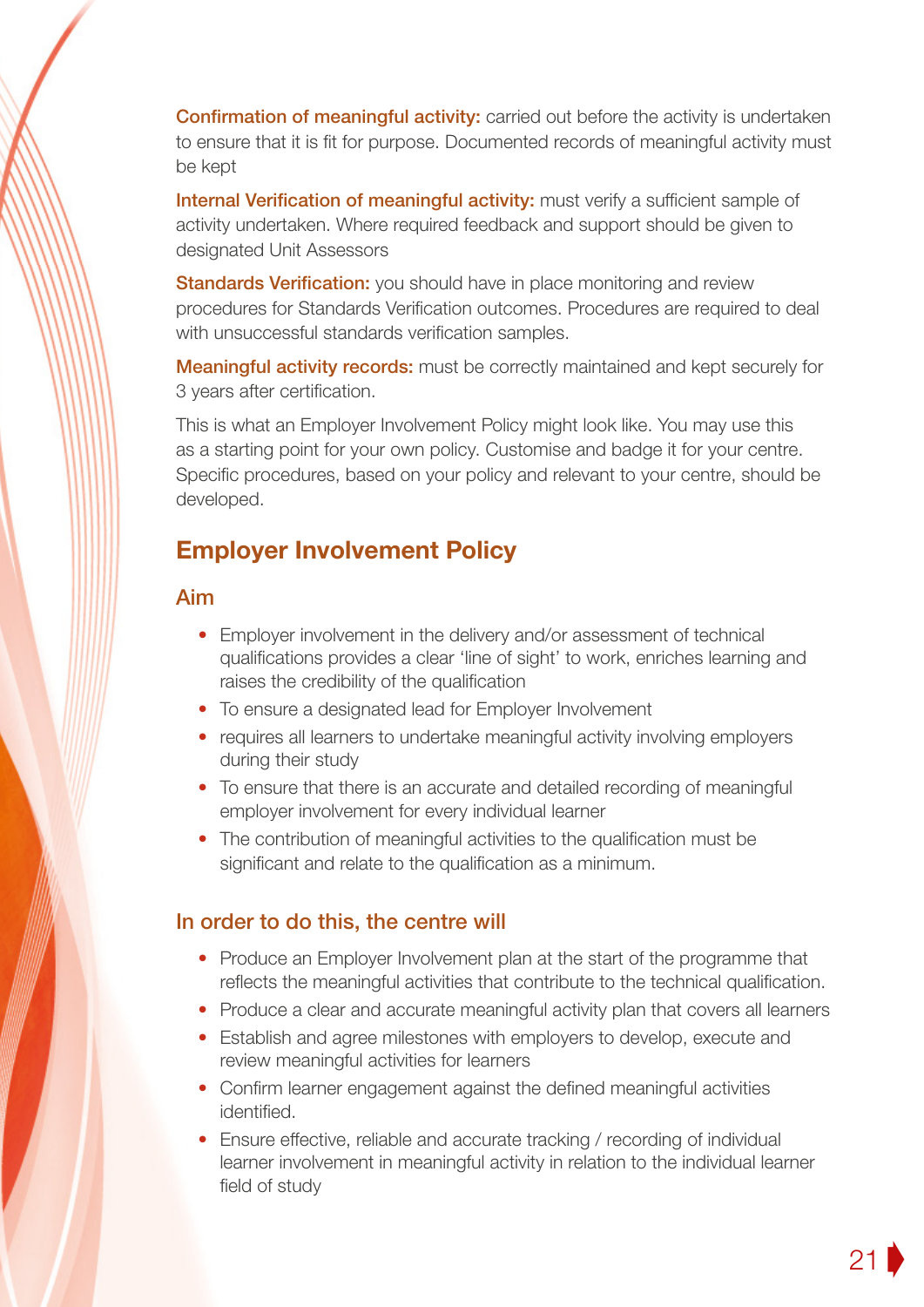- Prepare the learner to engage actively and positively with opportunities offered with employer involvement
- Develop robust and accurate recording procedures that minimise the opportunity for malpractice
- Maintain a robust and rigorous quality assurance procedure
- Provide evidence for standards verification and quality management review as required by the awarding body
- Monitor SV and QMR reports and undertake any remedial action required
- Share good practice between all Technical qualification teams in reference to employer involvement
- Ensure that all staff teaching on Technical qualifications understand the requirements and importance of meaningful employer involvement.
- Provide resources to ensure effective employer involvement and accurate monitoring and recording.
- A Standardised centre approach to documentation used across the centre for the purpose of employer involvement
- An annual review of employer involvement to ensure that activities are meaningful and appropriate and enhance all future employer involvement
- Secure records of all activities are maintained

**BTEC qualification specifications:** These provide quidance on assessment for each BTEC qualification. All staff teaching on BTEC programmes must have access to the relevant specification. They are published on our website.

BTEC Guide to Centre Assessment and BTEC Guide to Centre Assessment Levels 4-7: Valuable resources for centres in planning, quality assuring and delivering BTEC programmes.

**BTEC Centre Guide to Internal Verification:** A valuable resource for centres in planning, quality assuring and delivering BTEC programmes.